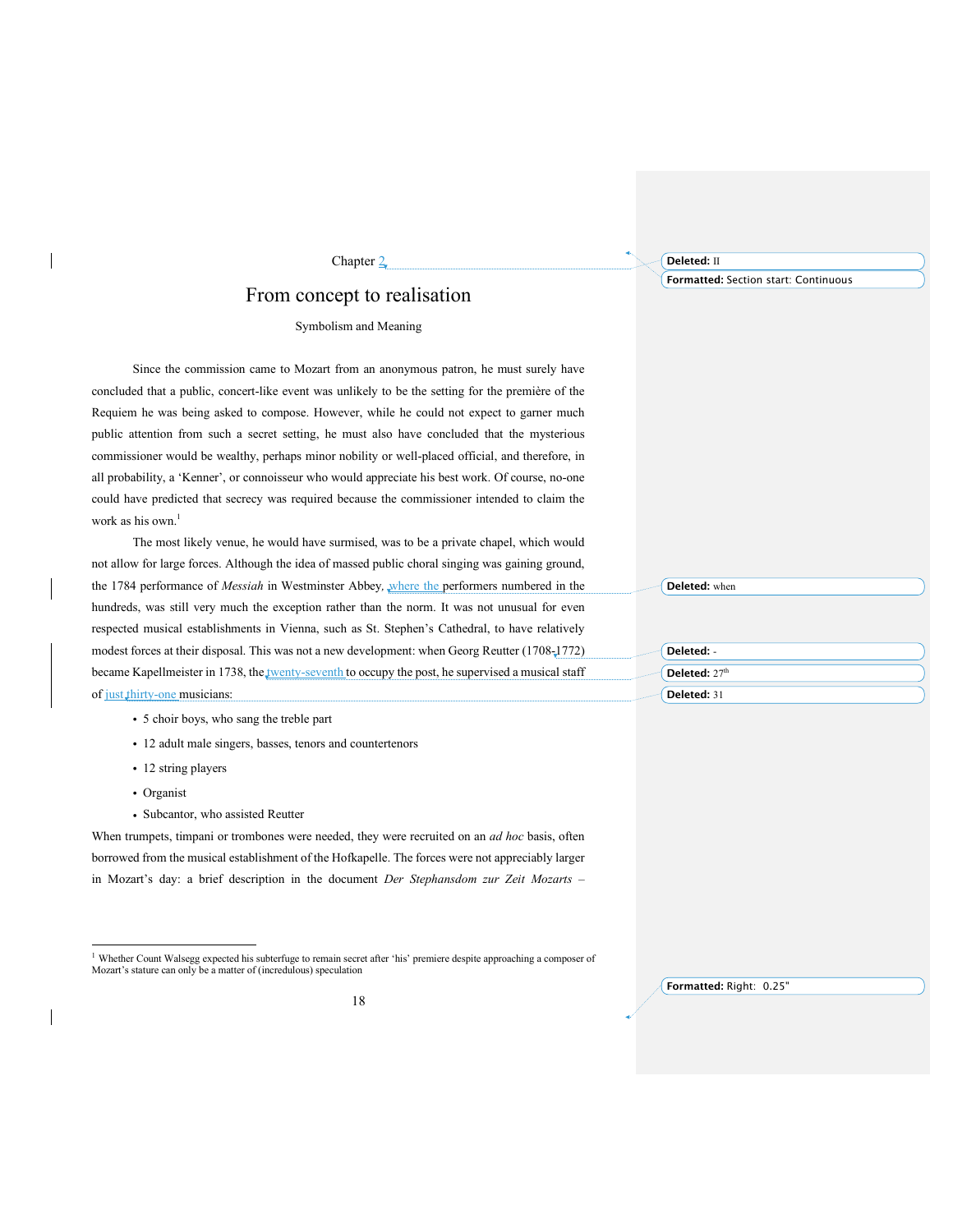*Geschichte und G'schichterln von Reinhard H. Gruber* <sup>2</sup> lists even fewer adult singers in 1787, though a few more string players:

- $\bullet$  singing boys  $3$
- 3 altos
- 3 tenors
- 4 basses
- 15 string players
- 5 wind/brass players

As a well-traveled musician, Mozart would have been aware that the number of available musicians available was not likely to be greater in a private establishment. Indeed, Anton Herzog, a musician employee of the Walsegg estate who participated in the orchestra for the first performance of the Requiem that Count Walsegg conducted on  $12<sup>th</sup>$  December 1793, noted that 'because in the region of Stuppach not all the necessary musicians could be brought together, it was arranged that the first performance take place in Wiener Neustadt.<sup>4</sup> Similarly, the first performance of the Requiem in Leipzig in 1794 could muster only **twenty-four singers from the** choir of St. Thomas.<sup>5</sup> This was considerably larger than the forces at Mozart's disposal for a performance of his version of *Messiah* on March 6<sup>th</sup> 1789, where there was a chorus of only twelve.<sup>6</sup>

With such a modest cadre of singers likely to be participating, coupled with the probability of a less than spacious performance venue, a small orchestral component would be the most practical choice. While the masonic cantata *Laut verkünde uns're Freude* K. 623 calls for flute, two oboes and two horns, $7$  in addition to the trumpets and drums surely obligatory for such a solemn occasion, the Requiem adds only a pair of basset horns and bassoons and a trio of trombones to the complement of strings*.* The inclusion of bassoons is hardly surprising. Quite apart from their function appropriate to the Baroque works that were the source material of the opening movements, the instrument was indispensable to him in the music he composed around the time of the Requiem: in *Die Zauberflöte* and *La Clemenza di Tito* the bassoon is virtually omnipresent, playing in every

**Deleted:** " **Deleted:** " **Deleted:** 24

 <sup>2</sup> http://www.dommusik-wien.at/Dommusik/media/DerStephansdomzurZeitMozarts.pdf, page 11, accessed <sup>19</sup> iii <sup>2020</sup>

sadly, not given a number

See Wolff, p. 136 (Doc 14) <sup>5</sup> Malcolm Bruno, *The Many and the Few*, Choir and Organ, December 2006, p. 22

<sup>6</sup> Robert W. Gutman, *Mozart: A Cultural Biography,* Houghton, Mifflin and Harcourt, 2001, p. 683 n3

<sup>7</sup> It is not surprising that the instrumentation of K. 623 should emphasise the higher winds to counterbalance the lower register of the all-male chorus, but it is perhaps curious that in a masonic setting Mozart does not use trombones or basset horns, when he had just used both to such effect in the ritualistic sections of *Die Zauberflöte* which have such strong masonic overtones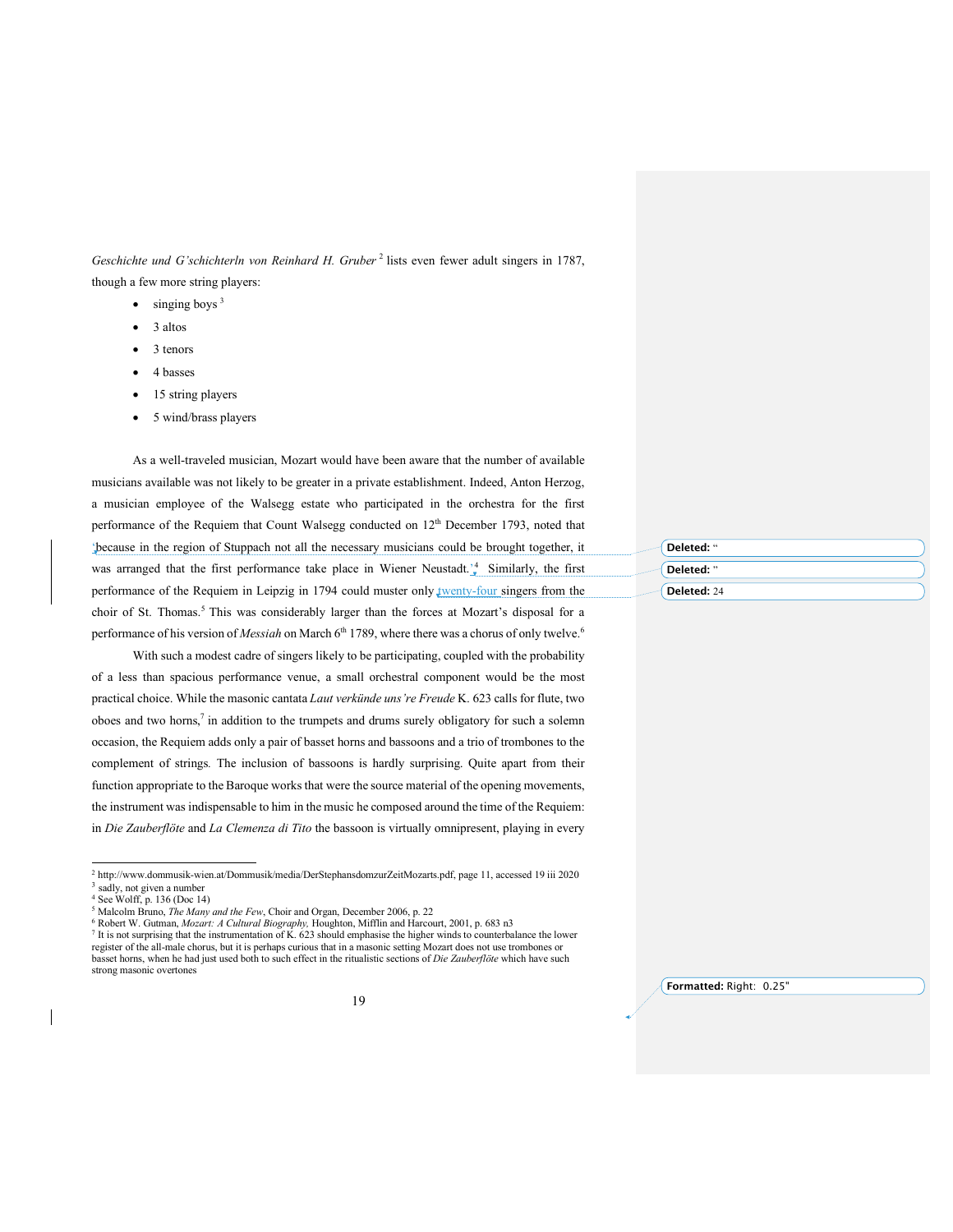movement of *Die Zauberflöte* not scored for strings only*,* and all but one in *Tito.* <sup>8</sup> His use of the instrument is wonderfully flexible: they are by turn soloist, tenor/bass voice in the wind ensemble, or reinforcement for the cellos and basses. Relevant to the modern editor-completer, it should be noted that in the choruses of neither of these operas do the bassoons ever double the choral bass line except where the orchestral basses also do: where the choral and orchestral bass lines differ, the bassoons always double the orchestral basses. This is, of course, divergent from Süssmayr's orchestration of the Requiem.<sup>9</sup>

By contrast, not only would Mozart's decision to use a pair of basset horns have been considered unusual, but since it could be virtually guaranteed that the secret commissioner would not have access to them, it would have raised eyebrows indeed. The basset horn was not a regular member of court or ecclesiastical orchestras, and not every clarinet player doubled on the instrument, or even owned one. Johann Georg Albrechtsberger (1736-1809), famed theorist and composer, <sup>10</sup> noted in his treatise that basset horns were 'seltsame Blasinstrumente in den Kirchen und Kappellen<sup>,11</sup> (unusual wind instruments in churches and chapels). Yet Mozart, writing for an ensemble he didn't know, not only chose the 'seltsame Blasinstrumente', but ignored instruments that would certainly have been available, regardless of whether it might lead to complications once the anonymous commissioner saw the score. It would seem that he took the Grey Messenger quite literally when informed that he should compose "nach der Stimmung und Laune seines Geistes" 12 (according to the mood and whim of his imagination).

Mozart normally only included the basset horn in his works when he knew a specific player was available,13 as he had done in *Die Zauberflöte* and *La Clemenza di Tito,* in which they featured prominently, although in very different roles. This would suggest that either he thought he would be involved in the premiere of the Requiem despite being told that any efforts to discover the name of the commissioner would "certainly be in vain" *(gewiss vergeblich)*, <sup>14</sup> or he always envisioned a life for the work beyond its secret commission from the very outset.

**Deleted:** -

**Formatted:** Right: 0.25"

**Deleted:** - **Deleted:** -

 <sup>8</sup> No.16 "Tardi s'avvede".

<sup>9</sup> There is much to be observed about Mozart's orchestration of these operatic choruses writing that is relevant for the modern editor-completer that will be discussed in future chapters.

<sup>&</sup>lt;sup>10</sup> who succeeded to the post of Kapellmeister at St. Stephen's in 1793 on Hofmann's death

<sup>11</sup> Albrechtsberger, *Grundliche Anweisung zur Composition*, Breitkopf, 1790, p. 379

<sup>12</sup> Franz Xaver Niemetschek, *Leben des K.K. Kapellmeisters Wolfgang Gottlieb Mozart nach Originalquellen*

*beschrieben,* Edition Holzinger, Berliner Ausgabe (2015) p. 28

<sup>&</sup>lt;sup>13</sup> usually one of the Stadler brothers, either Anton (1753–1812) for whom he wrote the Quintet and Concerto, or Johann (1755–1804). Both are mentioned by name in Albrechstberger's discussion of the basset horn as innovators of the instrument. Anton even travelled with Mozart to Prague to perform in the premiere of *La clemenza di Tito.*

<sup>14</sup> Niemetschek, p. 28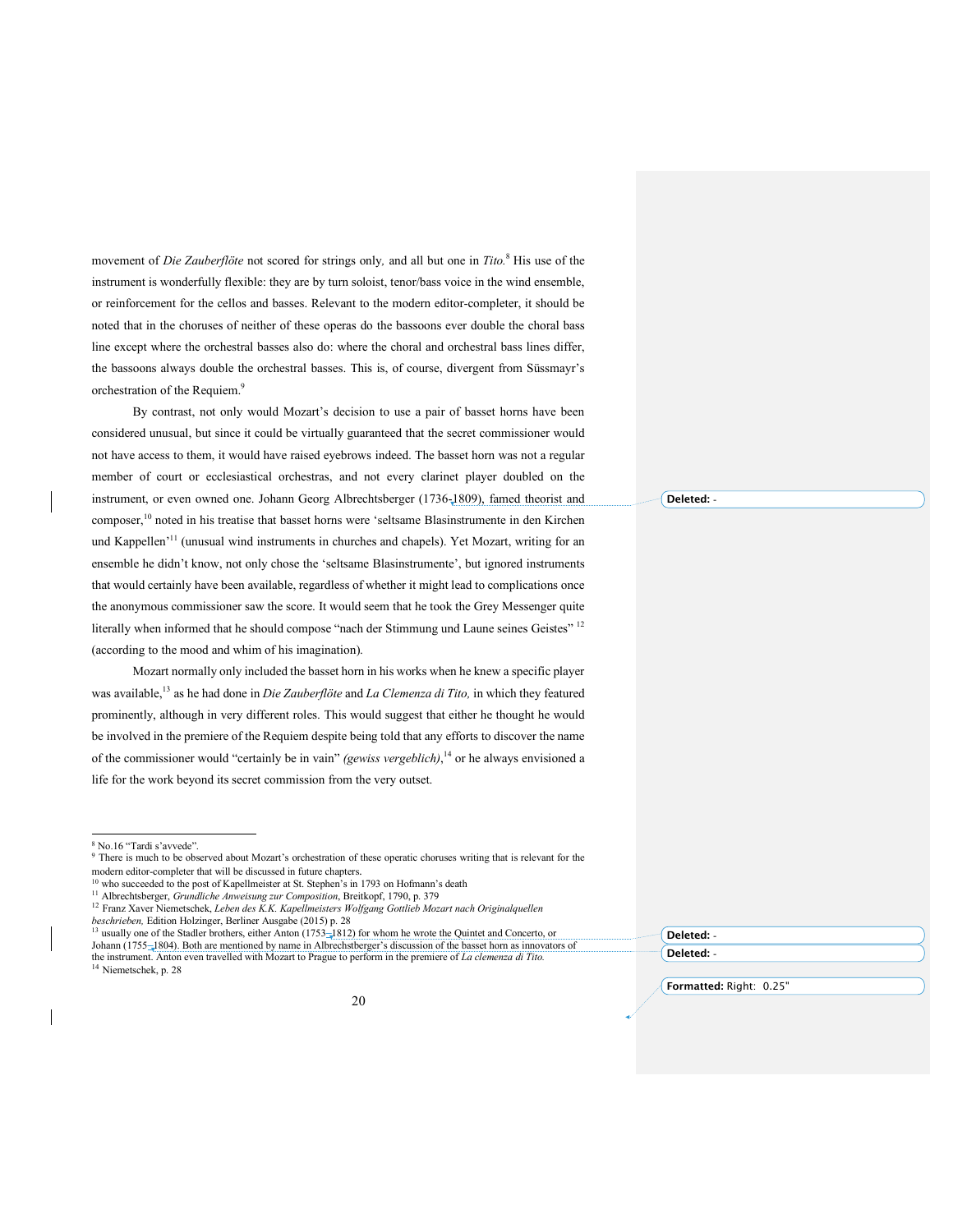So the question must be asked, why did he choose the basset horn? When used as an ensemble instrument, Mozart very rarely uses its lower range:<sup>15</sup> for example, he doesn't stray lower than written G3 in *Die Zauberflöte*, so it follows that he did not select the instrument to cover notes that the regular clarinet couldn't play. Since whatever instruments he chose would also, at some point, presumably need to support the voices, the basset horn was not a practical choice for its upper range either, since its highest note is written D6, a limit not infrequently passed by the choral sopranos. The basset clarinet, for which Mozart had just completed the concerto K. 622, could have covered all the notes the sopranos sing and had most of the lower notes of the basset horn available should he have chosen to use them.

At this point it must be emphasised that, since Mozart left so much of the orchestration of the Requiem incomplete, the majority of what the basset horns play in any version of the Requiem is largely conjecture. The only music for the instrument that is unequivocally in Mozart's hand is in the *Requiem aeternam*, <sup>16</sup> the opening bars of the *Recordare*, and the top two parts of the wholenote woodwind passages accompanying the text that starts "oro supplex et acclinis" at the end of the *Confutatis*. <sup>17</sup> In any performance of the Requiem, in either Süssmayr's version or any of the now numerous modern edition-completions, the majority of the music played by the basset horns is editorial, added by someone else. It is, of course, possible that he had a plan which would have made the reason for his choice of instrument clear (and at which we can sadly now only guess), but since his usual method of sketching was to commit the principal ideas to paper on the first draft and leave their realisation for a later stage, it follows that either he had already decided the role of the instrument and written the necessary *aides-memoire* into the autograph, or was planning for one of the movements for which nothing in his hand has survived (if it ever existed) to feature the instrument prominently. For the modern-editor completer, the first of these possibilities is the only choice for a point of departure that respects the historicity of Mozart's incomplete manuscript. So what was it about the basset horn that caused Mozart to eschew the 'usual' instruments and make a potentially contentious choice, beyond the observation of some of the earliest commentators, that its timbre was 'otherworldly', and therefore uniquely suited to the occasion?

One is led to the conclusion that, in the middle of 1791, the basset horn had special connotations for him. As has often been pointed out, his use of the instrument in *Die Zauberflöte* which he was composing when the Requiem commission arrived—is connected to Sarastro and the

<sup>&</sup>lt;sup>15</sup> K. 411 (440a/484a) being a notable exception, though this may be due to its unique ensemble being a quintet of two clarinets and three basset horns, the basset horn being therefore the only instrument with notes in the bass range <sup>16</sup> although probably not the whole movement: for a detailed discussion of this topic see Chapter 5

<sup>&</sup>lt;sup>17</sup> which Süssmayr brings in a bar earlier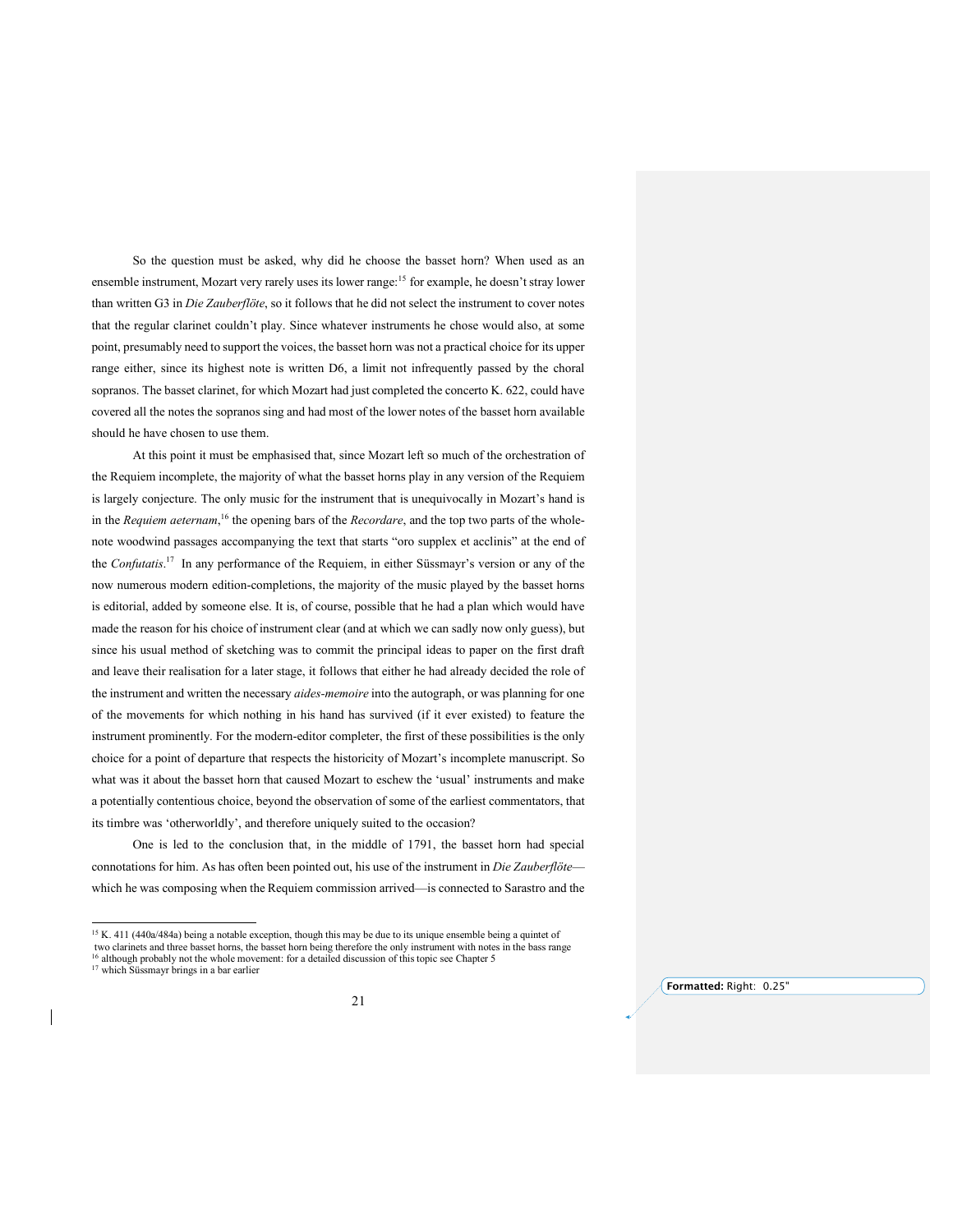ritualistic themes of the opera. Indeed, the first time we hear the basset horns is also the first time we meet the High Priest of Isis and Osiris, during the Finale of Act One.<sup>18</sup> The basset horn also adds a distinctive colour to the solemn March of Priests (No. 9), and the aria with chorus 'O Isis und Osiris<sup>'</sup> (No. 10) in Act Two. Since these two were the last music, other than the Overture, to be composed for the opera,<sup>19</sup> it is also tempting to make a connection between the ritualistic connotations of the instrument and the Requiem itself, his most pressing task after Schikaneder's opera was completed, and which surely must have been on his mind.

But intuiting this connection may be to overstate the case, for not all of Sarastro's music features the basset horn. Neither his aria "In diesen heil'gen Hallen" (No. 15) nor the Priest's Chorus (No. 18) use the instrument at all. If it weren't for their appearance in the Finale of Act One, it would be logical to speculate that the role of the basset horn as "Sarastro's instrument" came relatively late in Mozart's thinking, if it came at all. While the case could be made that *In diesen heil'gen Hallen* is about human motivation, and the ennobling effect of love independent of temple ritual—and therefore didn't "need" basset horn—its absence in the Priest's Chorus is much more puzzling. The theatrical accoutrements and mood of solemnity are virtually identical with the setting of the Priest's March that opened the act. Why are they not present here?

This is, of course, not the place for a discussion of the orchestration of Mozart's last opera. Suffice it to say here that the reason for their non-inclusion in No. 15 and 18 may simply be that their instrumentation is the result of the needs of the moment, of where they are situated in the unfolding drama. After the emotional intensity of the full orchestral *tutti* of *Der Hölle Rache* that immediately precedes it, Sarastro's serene calm is perfectly captured in the scoring of his aria, with the flutes, bassoons and horns providing only light touches here and there. Similarly, in No. 18, the men's chorus with its accompanying low-lying trombones needs the brighter timbre of the flutes and oboes to contrast light and dark in quite magnificent word painting: "Die dust're Nacht verseucht der Glanz der Sonne" (The darkness of night contaminates the glow of the sunlight).<sup>20</sup> This is very similar to the scoring of K. 623, also for men's chorus.

Perhaps more important in his calculations as he was contemplating his setting of the Requiem was the memory of having used the basset horn in his first 'funeral' music, the *Maurerische Trauermusik* K. 477. However, there are several counter arguments to this possibility. First, it has sometimes been misstated that, like the Requiem, this work also uses the *tonus peregrinus,* making the connection between the two pieces explicit. However, while Mozart does

**Deleted:** " Deleted:

**Deleted:** ,

 <sup>18</sup> b. 395, just before Pamina's "Herr, ich bin zwar Verbrecherin!"

 $19$  entered into his catalogue on September 28<sup>th</sup>, two days before the premiere

<sup>&</sup>lt;sup>20</sup> The idea of moving from darkness to light is an important symbol in Masonic rituals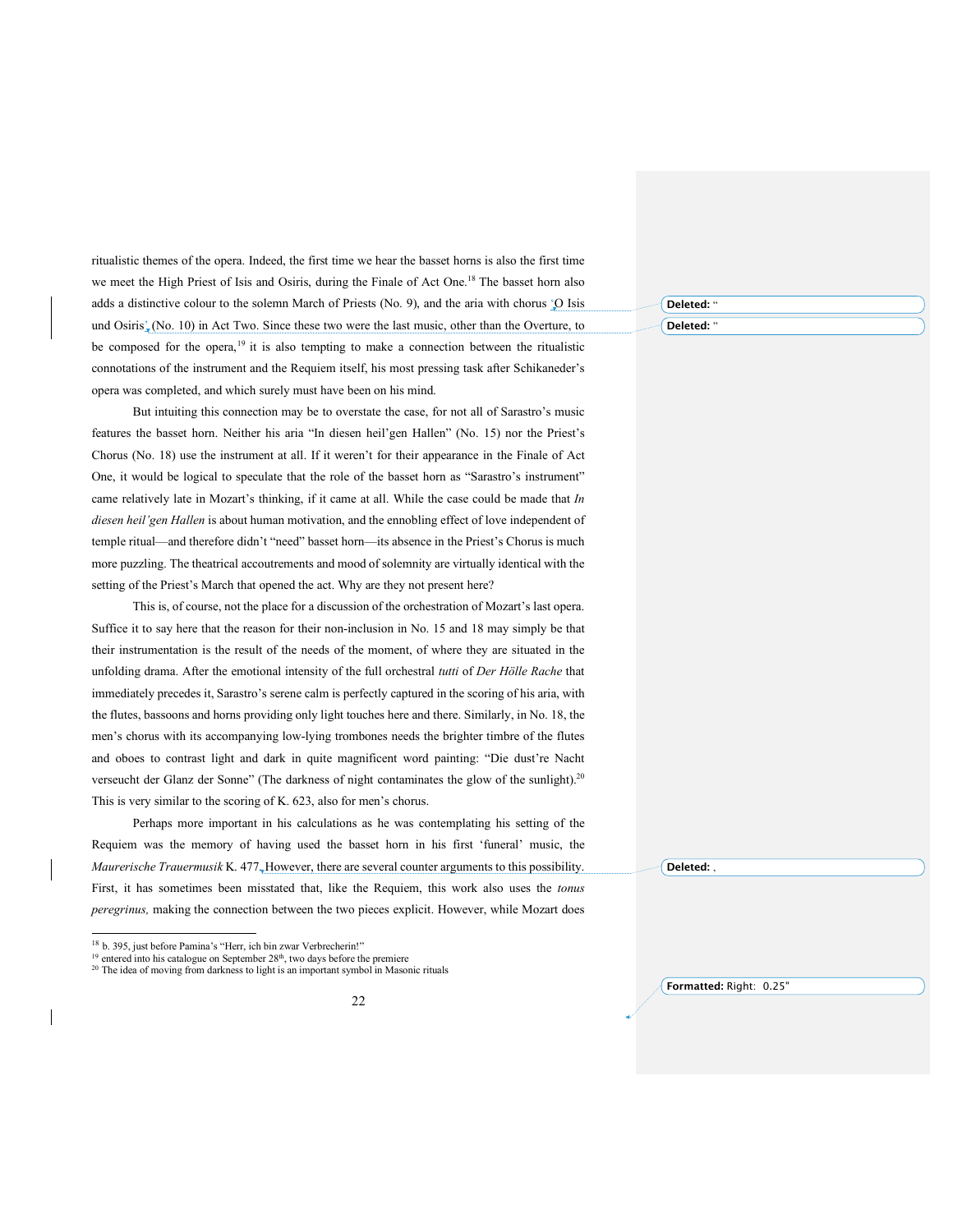indeed use a Gregorian chant, the melody in K. 477 is actually more closely related to Psalm Tone 1, associated with the Lamentations of Jeremiah, the same melody that Michael Haydn used in his Requiem.<sup>21</sup> Furthermore, in K. 477 the plainsong melody is not played by the basset horn, rather two oboes and clarinet in unison, rendering the connection between the two pieces more tenuous. Third, and last, originally the work was not funeral music at all, but composed for the ceremony to elevate a friend to the rank of Master at the "Zur wahren Eintracht" lodge on August 12<sup>th</sup>, 1785,<sup>22</sup> for which occasion it had the title *Meistermusik* (K deest).<sup>23</sup> In this first version, the plainchant melody was sung to the text "Replevit me amaritudinibus," (Lamentations 3:15, confirming the derivation of the melody). Since a later verse in this passage says: "waters flowed over mine head; then I said I am cut of  $f^{\prime24}$  this passage is thought by some commentators to refer to the masonic trial by Earth and Water.<sup>25</sup> It should also be noted that in this first version there was only one basset horn part (the third part in K. 477, playing a bass line role): it was only for a third performance in December 1785—a benefit concert for Mozart's basset horn playing fellow masons Vincent Springer and Anton David—that the extra parts for basset horn were added.<sup>26</sup>

These caveats aside, it cannot be doubted that in general, as Colin Lawson has pointed out: "The basset horn came to be associated with Masonic ritual…he produced over a period of two years thirteen works for that instrument…This remarkable activity was undoubtedly brought about by the availability of four excellent basset horn players—the Stadlers, David and Springer."<sup>27</sup> Lawson points out that Anton Stadler was admitted to the Lodge "Zum Palmbaum" in 1785, and that was one of two lodges that held the benefit concert for Anton David and Vincent Springer in the same year, as mentioned above. Music played an important part in masonic ceremonies and rituals, and for Mozart, the connection between the basset horn and masonic ritual was strong.

Connections to freemasonry were extremely common among the nobility and wealthy in Vienna. Count Walsegg, the secret commissioner of the Requiem, was a mason. Among the masons that Mozart knew well were Karl Alois, Prince Lichnowsky<sup>28</sup> (who was a lodge brother), Gottfried

<sup>&</sup>lt;sup>21</sup> Where it is also in E flat major in within a C minor tonality. By a strange coincidence, this is also the plainchant melody Süssmayr inserted into his version of the Horn Rondo

<sup>22</sup> This date would make sense of the composition date of "in July" in Mozart's *Verzeichnis*, but does not explain the dedication to Meklenberg and Esterhazy, or the title. The second and third basset horn parts are never mentioned in the *Verzeichnis*

<sup>23</sup> Zaslaw/Cowdery, *The Compleat Mozart*, Norton, 1990, p. 37-8. <sup>24</sup> Lamentations 3: 54 (King James Version)

<sup>&</sup>lt;sup>25</sup> Mozart seems to have been fascinated not only by ancient melodies in 1791, but with connecting them to Masonic rituals, cf. his use of the chorale melody "Ach Gott in Himmel sieh' darein" during Tamino's "Trial of Fire and Water." <sup>26</sup> Parts one and two, largely covering the horn parts

<sup>27</sup> Colin Lawson, *Mozart Clarinet Concerto*, Cambridge University Press, (1996) p. 19 (see also n. 17)

<sup>28</sup> who was also a friend and generous supporter of Beethoven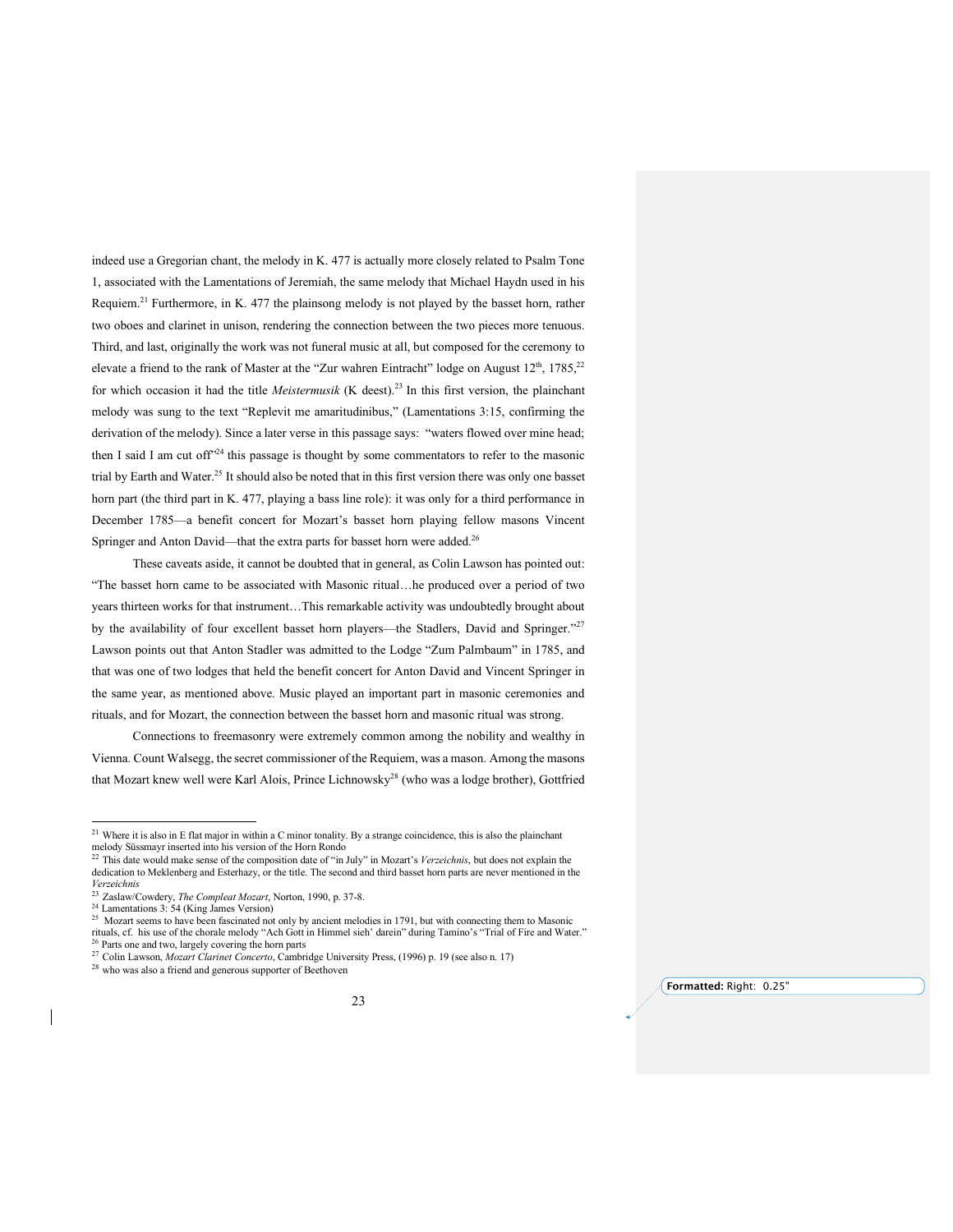van Swieten<sup>29</sup> and Michael Puchberg, a close friend and frequent loaner of money to Mozart.<sup>30</sup> It is a strange coincidence that in late 1791, Puchberg's apartment in Vienna was rented from none other than Count Walsegg himself.<sup>31</sup> If, as we surmised above, Mozart would have assumed that the secret commissioner was wealthy, or minor nobility, it would have been extremely likely that he was also a mason, making choice of the basset horn for his Requiem virtually *de rigueur*.

I find it surprising that Mozart's use of the *tonus peregrinus* rather than the *Lamentatio* of Haydn's Requiem and K. 477 is such an under-discussed topic. One frequently mentioned explanation is that he did so in *homage* to J.S. Bach, who had used the melody in his *Magnificat* BWV 243.<sup>32</sup> As Wolff points out, this work "was to be found among the scores in van Swieten's library.... [but] it is true that we do not know if Mozart knew of it, or even studied it."<sup>33</sup> However, in a work so rich with symbolism, this reasoning seems inadequate, and relies entirely on Mozart's knowing BWV 243: without that (unproveable) connection the theory evaporates.

However, a more convincing theory emerges if we take the concept "Meine Seele erhebt den Herren" (My soul magnifies the Lord) and combine its meaning with the text to which the melody is first sung in the Requiem, "Te decet hymnus in Sion" (To you, O God in Zion, a hymn is fitting). In this line of reasoning, the *Magnificat* becomes the hymn that is sung to God to gain entrance into heaven. This is followed by the phrase "et tibi reddetur votum in Jerusalem" (and a vow will be made to you in Jerusalem), which is, in a sense, the second part of the bargain: when the soul is successful in entering heaven, a vow will be made in Jerusalem. This is essentially the dramatic arc of the initiation ceremony to be accepted into the Third Degree of Masonry (Master Mason), where the initiate is led blindfolded (representing death) into the Chamber, says the password (the hymn to God) and then takes a solemn oath (the vow in Jerusalem).

This argument is reinforced by the second appearance of the melody at the text "Lux aeterna luceat eis" at the end of the Requiem. Masonic rituals symbolise the intellectual journey from ignorance to enlightenment in the progression from darkness to light, representing the death of ignorance being transformed into the light of knowledge (hence the dramatic removal of the

<sup>&</sup>lt;sup>29</sup> see the discussion in the previous chapter for details of the many musical interactions between Van Swieten and Mozart <sup>30</sup> loans which were paid back by Constanze after Mozart's death from the proceeds of public concerts and sales of his autograph scores, including the Requiem

<sup>31</sup> in *Auftrag, Entstehung und Vollendung von Mozarts "Requiem"* Brauneis speculates that Puchberg may even have given Walsegg the idea of commissioning a Requiem from Mozart. See Keefe, *Mozart's Requiem: Reception, Work,*

*Completion*, Cambridge, 2012, p. 2 n.3<br><sup>32</sup> See J.S. Bach *Magnificat*, BWV 243, *Suscepit Israel* 

<sup>33</sup> Wolff, p. 83. He continues: "Since visiting Leipzig in 1789…Mozart himself had owned a copy of *Singet dem Herrn*, BWV 225, which it may be possible to regard as a key to his conception of contrapuntal vocal music." (see also note 29)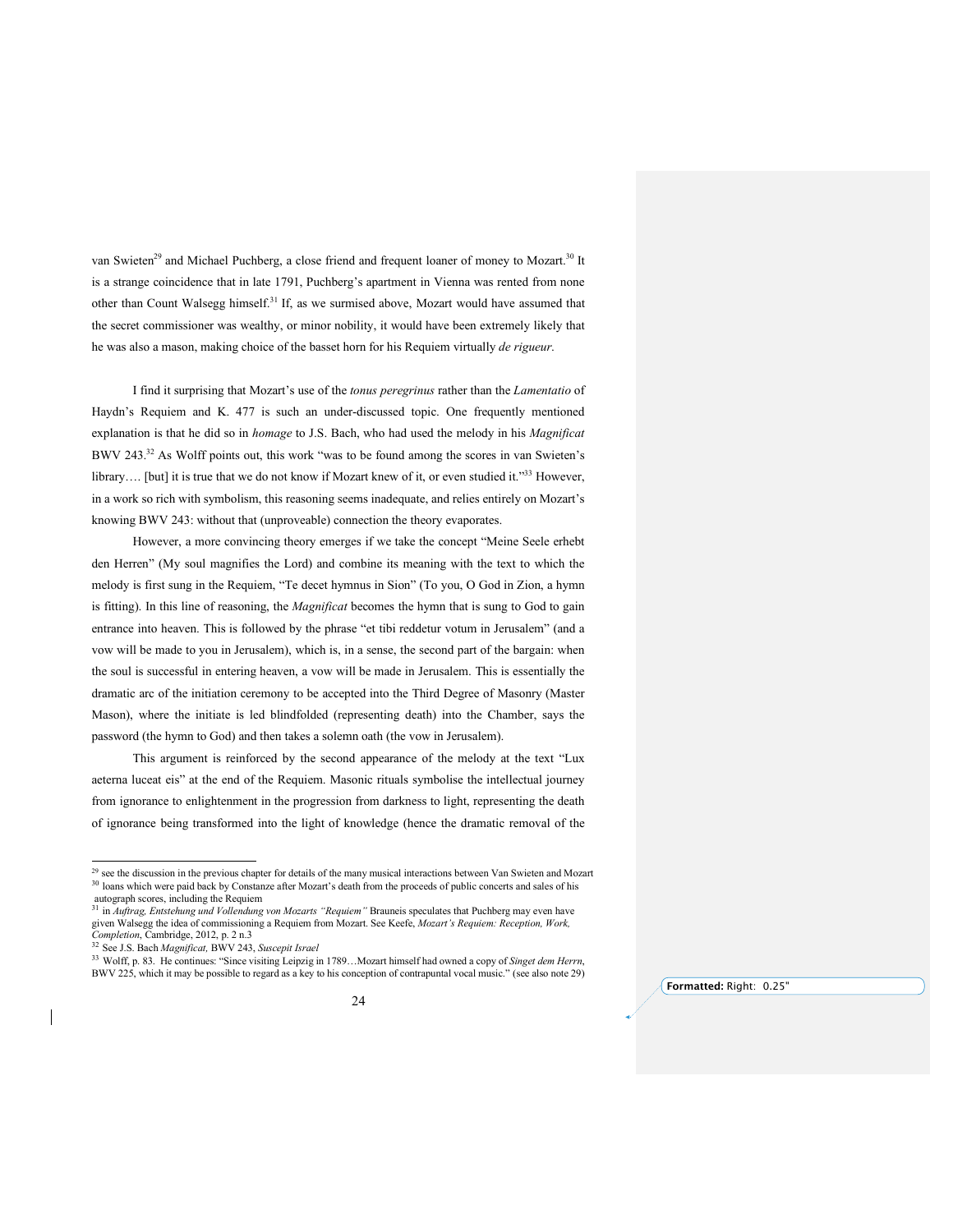blindfold at the end of the ceremony). The same journey is taken over the course of the whole Requiem which leads us from the darkness of mourning and petitionary prayer into the light of the world to come: what better form of Light is there than the eternal light shed by the ultimate radiance of God? Freemasons did not see an inconsistency between the strictures and tenets of Christianity and the practice of masonry: for them it was the highest form of Christian expression. Indeed, Freemasonry was often designed to counter what many of its practitioners saw as the corruption of the Church. Mozart had become a Fellow (the Second Degree) on January  $7<sup>th</sup>$ , 1785 and a Master (Third Degree) sometime in the spring of that year.<sup>34</sup> Thus he would have known the specifics of the ceremony and the similarities of its symbols with those of the progress of the soul into heaven would not have been lost on him, and, suspecting that his commissioner would almost certainly be a mason, these symbolisms would not go unnoticed.

For the modern editor-completer, the upshot of this line of discussion is that for Mozart the basset horn had symbolic meaning, and to cover up its timbre by excessive doubling is just one of many reasons why Süssmayr's orchestration must surely be counter to Mozart's intentions.

To the expected solemn trumpets and timpani, and this unusual scoring of bassoons and basset horns, Mozart added only three trombones, although, as will be discussed later, the incompleteness of the Requiem autograph means that the exact nature of their participation is much less clear than is often asserted. What symbolic meaning might they have had for Mozart and the audiences of the day?

When Christoph Willibald Gluck (1714-1787) introduced of a trio of trombones into the opera orchestra in his *Alceste*, which premiered in the Burgtheater in Vienna on December 26<sup>th</sup>, 1767 (revived in 1781), they were used to create a mood of solemnity and a supernatural air the oracle scene. Whether their use outside the usual ecclesiastical context lent an air of authority, or the fact that three different tessituras of a single instrument represented was such a unique sound (from a long-lost tradition of single instrument 'families'), their three-voiced timbre became a symbol for the unworldly. Mozart knew *Alceste* well enough as early as 1778<sup>35</sup> to transform one of its recitatives into an aria for Aloisia Weber,<sup>36</sup> his future sister-in-law (but the current object of his amorous intentions until she refused him). As he later showed in *Idomeneo* in 1781, he had absorbed

**Formatted:** Right: 0.25"

**Formatted:** Font: Italic

 <sup>34</sup> Robert W. Gutman, *Mozart: <sup>a</sup> Cultural Biography*, Pimlico, 1999, p. 644. See also his note <sup>6</sup> on p. <sup>645</sup> regarding Mozart's *Meistermusik* K deest)

<sup>35</sup> He had first seen it with his father at the Burgtheater in January 1768 (see Daniel Heartz: *Haydn, Mozart and the Viennese School: 1740-1780*, Norton, 1995, p. 230 <sup>36</sup> "Popoli di Tessaglia/Io non chiedo" K. 316/300b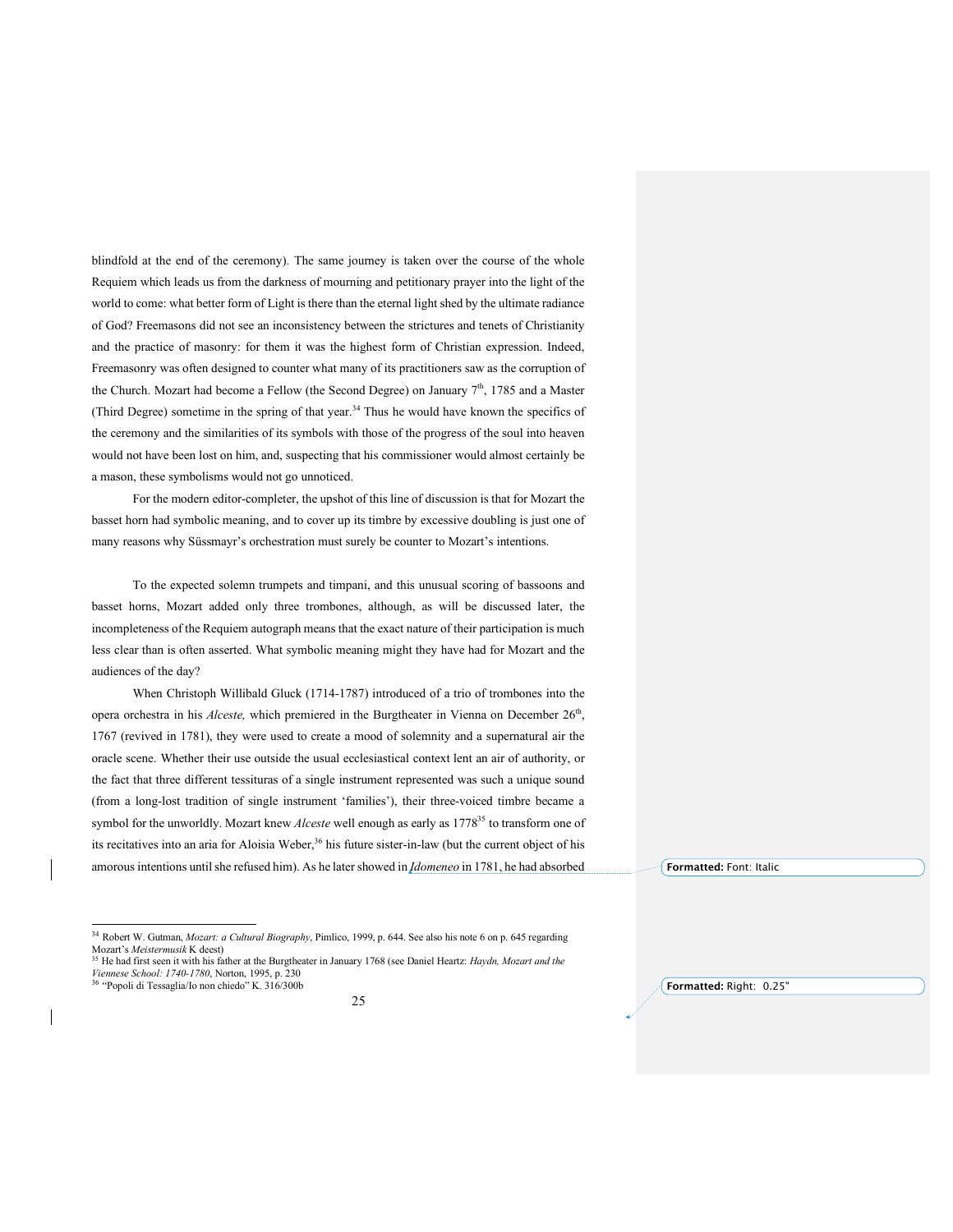*Alceste*'s sound world well enough that trombones were to be used to help create a sense of the supernatural or ecclesiastical.

But this association between instrument and idea goes deeper than a debt to any one composer or specific work. As Eugene Narmour points out in *Explorations in Music, the Arts, and Ideas: Essays in Honor of Leonard B. Meyer*, 'it is not necessary to establish the exclusiveness of a similarity [to a particular work]. Quite simply, a similarity between two works may be meaningless in a discussion of influence if the feature exists in many other works, or forms part of the common style of the period.<sup>37</sup> In other words, the use of trombones to suggest the supernatural became such a part of the convention of late eighteenth century Viennese music<sup>38</sup> that their selection in a mass for the dead would have been virtually automatic, quite apart from whatever doubling function they might be expected to fu. Certainly, their *forte* introduction in the Requiem on a weak beat diminished seventh chord before the chorus has even started singing could hardly be more dramatic.

In the establishment of this association it is important to remember that in biblical passages where the English translation refers to a blast of trumpets, the musical instrument in German translations is often referred to as 'Posaune,' especially on occasions where they represent the power of God. For example, see Joshua 6:5 in the Luther bible of 1545:

Und wenn man des Halljahrs Horn bläset und tönet, daß ihr die Posaunen höret, so soll das ganze Volk ein groß Feldgeschrei machen, so werden der Stadt Mauern umfallen;

rendered in the New King James Version as:

It shall come to pass that when they make a long blast with the ram's horn, and when you hear the sound of the trumpet, that all the people shall shout with a great shout; then the wall of the city will fall down flat;

Is this not an excellent description of the emotional impact of the entry of the trombones in bar 7 of the *Requiem aeternam*? Similarly, where the English text of the familiar and ever-popular aria from *Messiah* The trumpet shall sound', tells us that the power of the last trumpet is such that 'the dead shall be raised incorruptible', it is usually translated in German as 'Sie schallt, die Posaun'. Indeed, that is the text as Mozart set it in his orchestration of *Messiah*. It can be no coincidence then that it is the trombone that Mozart uses to portray the instrument that will "send its wondrous sound throughout the tombs of the world" at the Day of Judgment in his *Tuba mirum*.

<sup>38</sup> as amply borne out in Don Giovanni and *Die Zauberflöte*

| Deleted: "                                            |
|-------------------------------------------------------|
| <b>Formatted: Font: Italic</b>                        |
| Formatted: Font: (Default) Times New Roman,<br>Italic |
| Deleted: "                                            |
| Formatted: Font: (Default) Times New Roman            |
| Deleted: "                                            |
| Formatted: Font: (Default) Times New Roman            |
| Formatted: Font: (Intl) Times New Roman               |
| Deleted: "                                            |
| Formatted: Font: (Intl) Times New Roman               |
| Formatted: Font: (Default) Times New Roman            |
| Deleted: 18th                                         |
| Deleted:                                              |
| Deleted:                                              |
| Deleted: hich                                         |
| Deleted: in                                           |
| Deleted: are                                          |
| Deleted: rendered                                     |
| <b>Deleted:</b> in German by                          |
| Deleted: p                                            |
| Deleted:                                              |
| Formatted: Indent: Left: 0.5"                         |
| Deleted:                                              |
| <b>Deleted:</b> 1995 New American Standard Bible      |
| Deleted:                                              |
| Formatted: Indent: Left: 0.5"                         |
| <b>Deleted:</b> be                                    |
| Deleted: ¶                                            |
|                                                       |
| Deleted: and                                          |
| Deleted: 1                                            |
| Deleted: i                                            |
| Formatted: Font: Italic                               |
| Deleted: "                                            |
| Deleted: d"-                                          |
| Deleted: '-                                           |
| Deleted: "                                            |
| Deleted: "                                            |
| Formatted: Right: 0.25"                               |
|                                                       |

 <sup>37</sup> Pendragon Press, 1988, p. <sup>49</sup>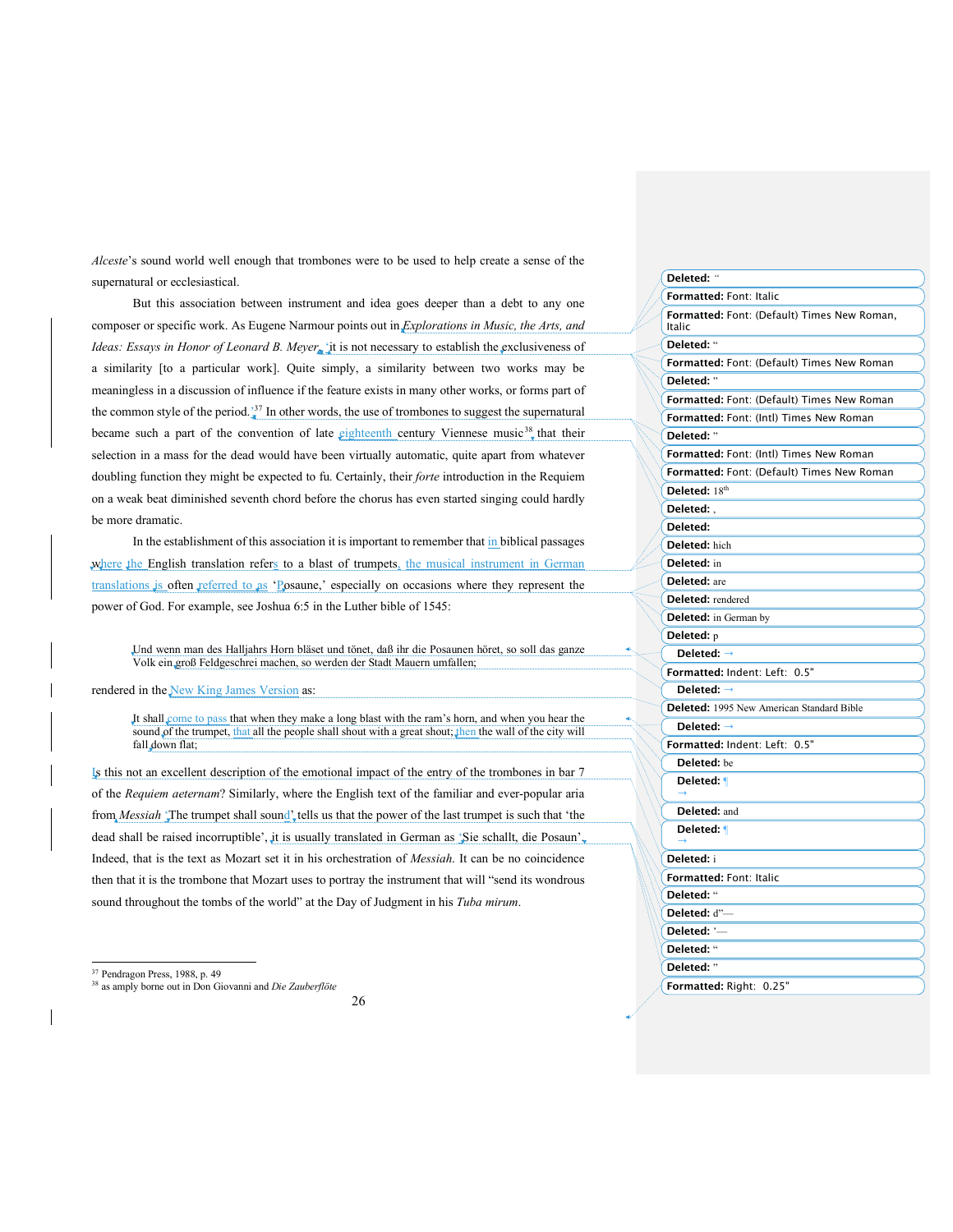Nor is it a coincidence that the entry of the trombones in *Don Giovanni* is reserved until the Commendatore returns from the dead to summon Giovanni to join him. Their sepulchral tones augment the recall of the overture *in which they did not play* announce that the nature of the tragedy has changed radically: where the music of the overture tells us that a tragedy is going to unfold but a purely human one—the arrival of the trombones announces just as surely as the arrival of the Commendatore that the story is now a supernatural one.

All these elements must have entered into Mozart's calculations as he contemplated the secret commission. He assembled a highly flexible ensemble capable of both grand statements (trumpets and timpani) and intimate, inward-looking reflection (basset horns), and one which was capable of the necessary degree of clarity in the contrapuntal textures he intended—and with a small number of singers, great care would be needed to maintain the primacy of the text, even in a relatively small chapel. As noted above, the chorus would have been very small, probably less than ten singing boys and no more than three or four to a part on the lower voices. When seen from this perspective, Süssmayr's doubling of the lower three choral parts by three sets of different timbres (strings, trombones and bassoon/basset horn) and the boys by two (violins and basset horn) seems at best heavy-handed: it is hard to imagine boys' voices being heard at all in the *forte* passages and semiquaver runs. But it not only makes the choruses Requiem of a similar timbre throughout, absolutely contrary to Mozart's usual practice, but ignores the symbolic meaning of the carefully chosen ensemble.

In this sense the Requiem is the product of a time when the symbolic roles attributed to musical forces were changing. The 1780s had marked the beginning of a shift in taste, as far as instrumental music was concerned, from what Neal Zaslaw calls the 'Neoplatonic', view-that because it lacks words instrumental music is necessarily abstract and therefore lacks any meaning<sup>39</sup>—to what might be called a  $\downarrow$ Protoromantic $\downarrow$  view that, on the contrary, its lack of specificity makes instrumental music the ideal medium to suggest emotions that cannot be expressed in words. Far from being merely a convenient vehicle to introduce and then support the musical ideas with which the text would be presented, the orchestra of the Requiem imbues its text with a deeper meaning. In the same way that in the late eighteenth and early nineteenth centuries the relationship in an instrumental sonata or art song between soloist and accompaniment was transformed from leader and subordinate into equal protagonists in the narrative of the music.<sup>40</sup>, the

39 see Zaslaw, p. <sup>521</sup>

<sup>40</sup> a relationship perhaps exemplified by Schubert's *Erlkönig*, composed in 1815

| Deleted:<br>4 |  |
|---------------|--|
| Deleted:      |  |
| Deleted:      |  |
| Deleted:      |  |

| Deleted: re   |  |  |  |
|---------------|--|--|--|
|               |  |  |  |
| Deleted: "    |  |  |  |
| Deleted: "    |  |  |  |
| Deleted: "    |  |  |  |
| Deleted: "    |  |  |  |
|               |  |  |  |
|               |  |  |  |
|               |  |  |  |
| Deleted: 18th |  |  |  |
| Deleted: 19th |  |  |  |

**Deleted:** ,

<sup>27</sup>